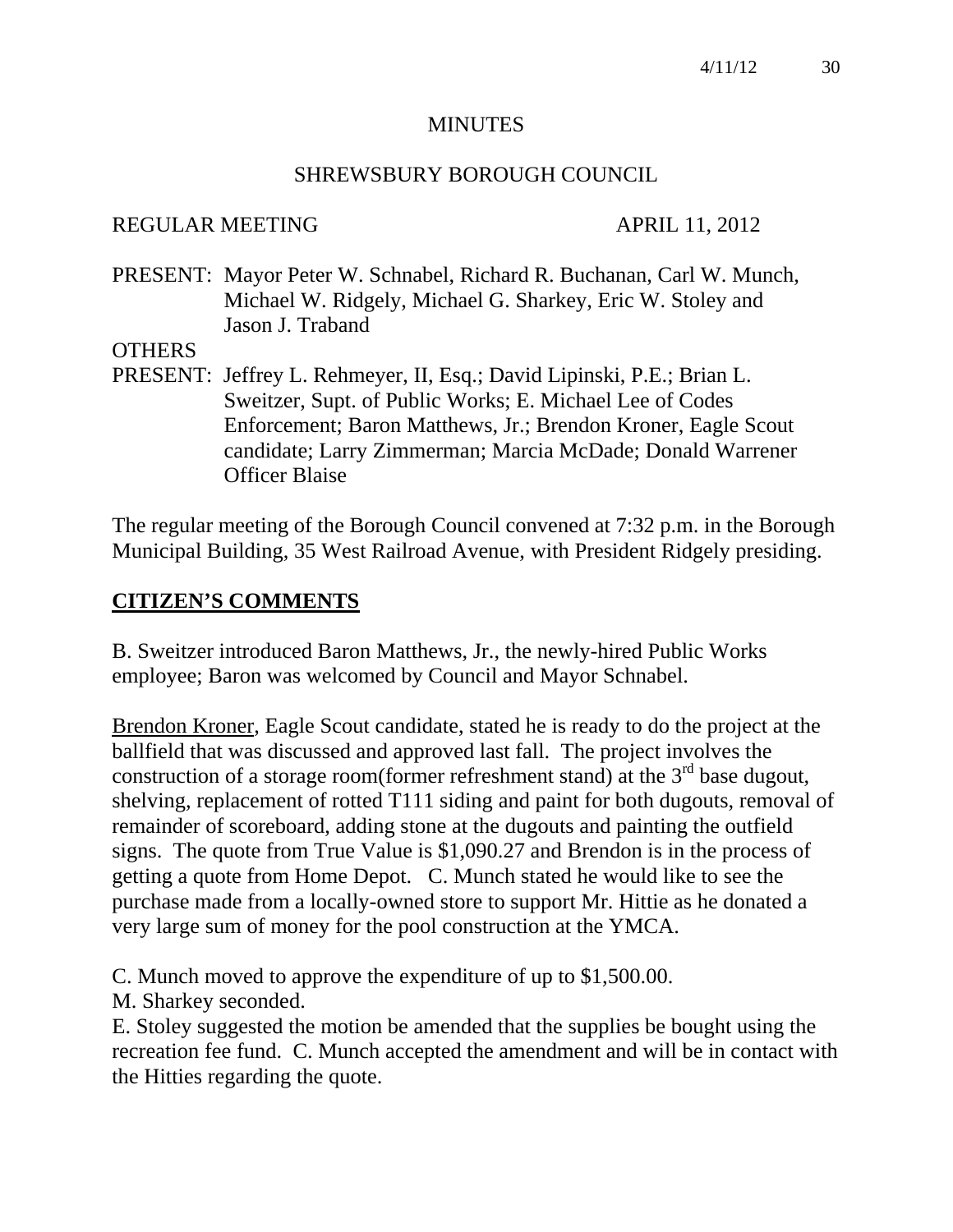Marcia McDade, of 206 North Main Street, and Donald Warrener, of 212 North Main Street, regarding the unopened Borough street/easement behind their properties. The two property owners say they do not have access to the backs of their properties because of plantings and a fence being placed there by the property owner to the west that adjoins their properties. They were unclear about their property lines.

Ms. McDade and Mr. Warrener were told they may want to get their properties surveyed and/or seek the advice of a real estate attorney but to try to talk to the property owner to the west first to try to resolve the issue. The Borough is not maintaining or recognizing the unopened alley marked North Sunset Drive on the assessment printout. B. Sweitzer stated there is a 20 foot sewer force line easement/right-of-way in this location.

# **APPROVAL OF MINUTES**

The minutes of the March 14 meeting were approved by unanimous consent by those who were at the meeting.

# **APPROVAL OF EXPENDITURES AND REPORT OF ACCOUNTS**

The expenditures and report of accounts for March will be approved next month.

# **BILL LIST**

The bill list for March was presented: General account: check numbers 11061 thru 11092; Water account: check numbers 4725 thru 4735; Sewer account: check numbers 4453 thru 4459: Highway Aid: check numbers 857 and 858.

E. Stoley moved to approve the March bill listing. R. Buchanan seconded. The motion carried with all in favor.

# **PAYROLL REGISTER**

M. Sharkey moved to approve the March 5 and 19 payroll registers. J. Traband seconded. The motion carried with all in favor.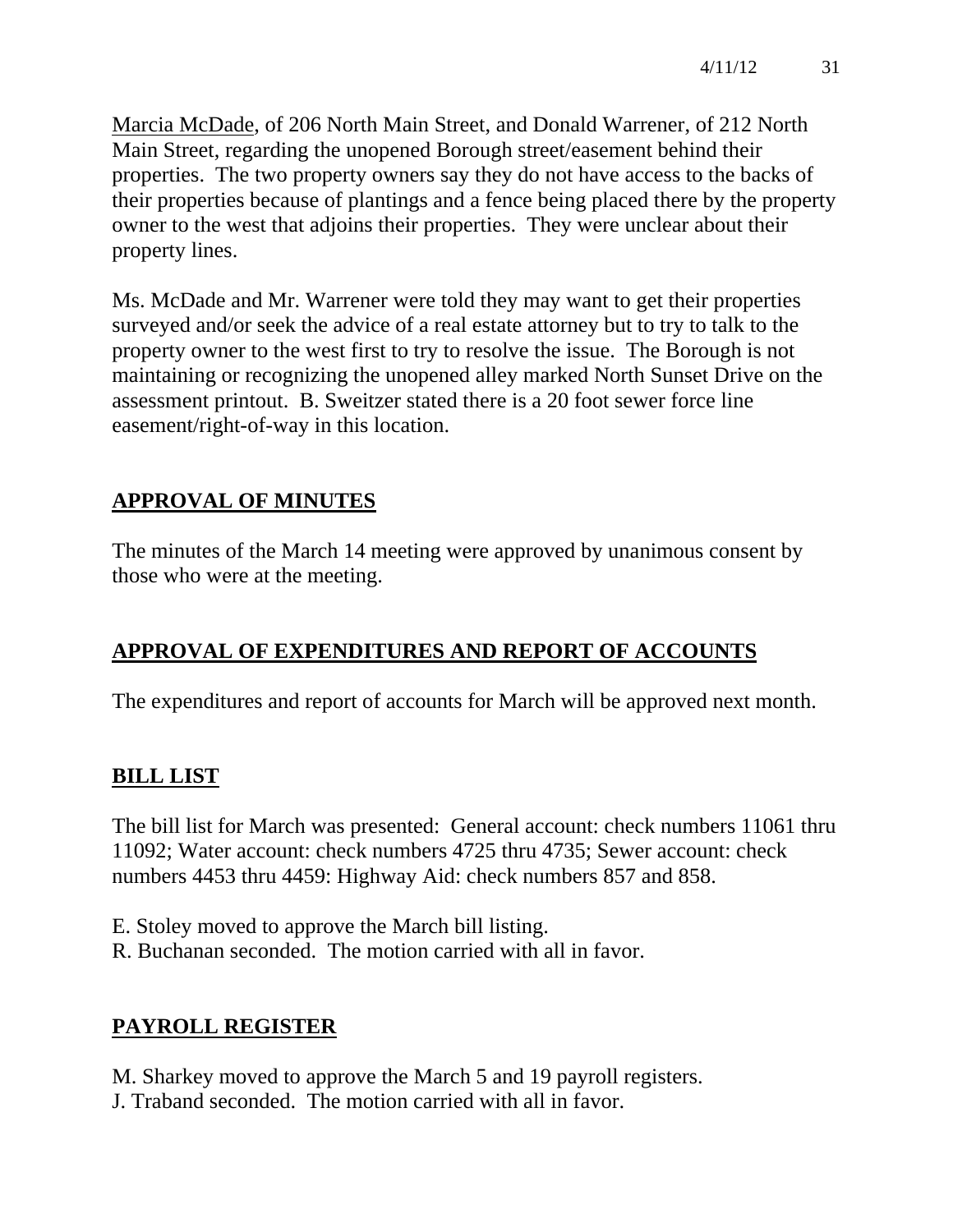# **SUBDIVISION AND LAND DEVELOPMENT BUSINESS**

# **Southern Regional Police Department** – Richard R. Buchanan

The amount of arrests for Shrewsbury Borough was 18 to 20 last month. Buck stated in the case of the people residing in an abandoned house, the legal process can take awhile but it was handled well by the police, who moved it along.

## **Codes Enforcement** – E. Michael Lee

#### Verizon Store Grand Opening

The new store at the Shrewsbury Square Shopping Center is asking to hold a twoday grand opening event. Council did not have a problem with this as long as the shopping center gave its permission. It would take place on the stone pad instead of the parking lot so parking spaces won't be lost.

#### Temporary Pit Beef and Snowball Stands

Mike said he has been receiving many calls about setting up temporary food stands. The stands must have sanitation. Mike calculates the required parking spaces for the area the applicant wants to set up and if there are extra spaces, a temporary permit can be issued with approval from the property owner. The stands must be temporary in nature.

#### 430 South Main Street Water Service

The property owner has not supplied enough information as to the proposed use in order to determine if a sprinkler system is required. A revised land development plan may be needed.

#### 27 North Main Street

A complaint was received about certain problems at this building and Mike met with the property owner. Most of the complaints were not Code related.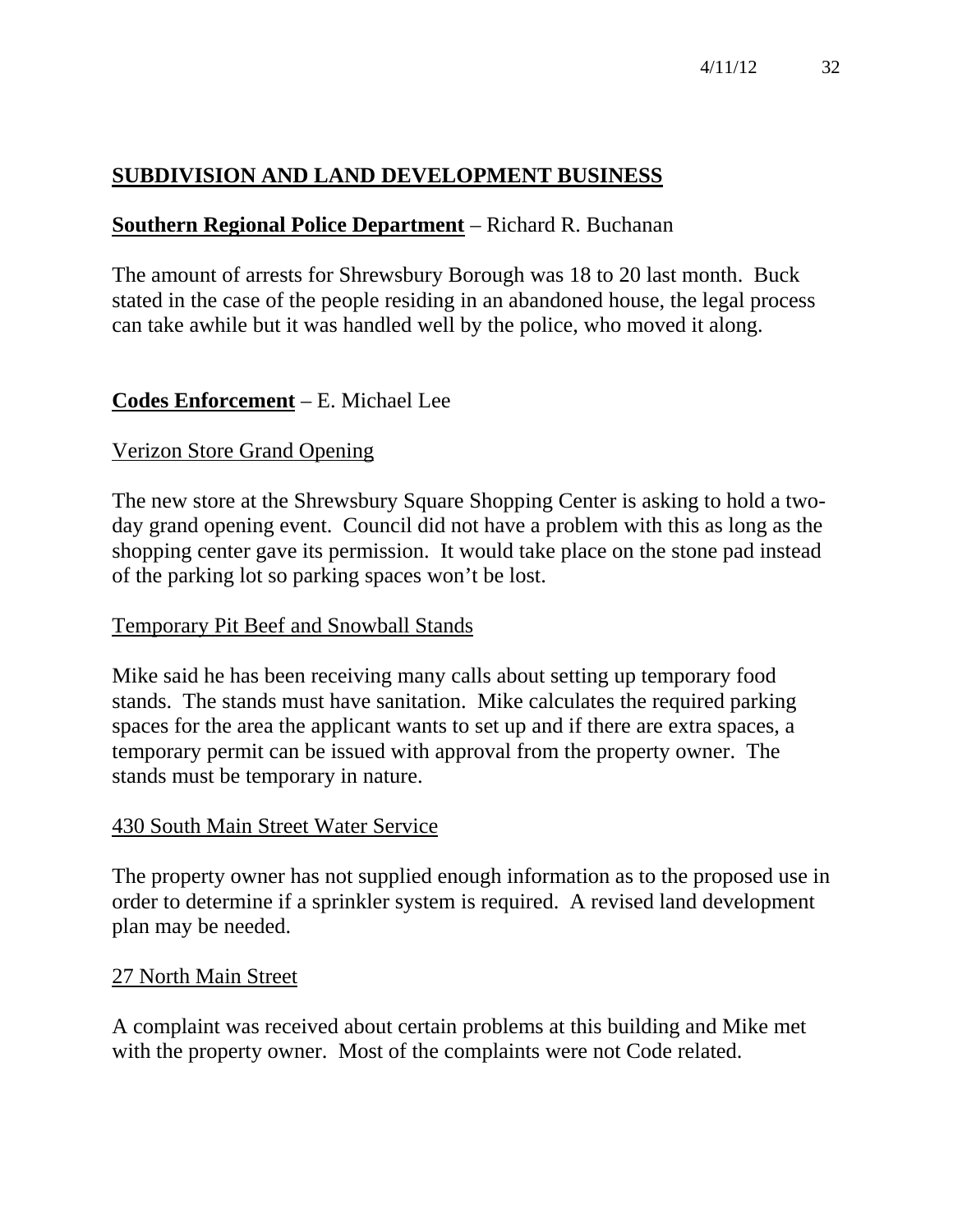## Market Square Dumpsters

A complaint was received about people breaking into clothing Dumpsters at the Goodwill store at Market Square. The complainant was advised to call the police when she sees this occurring. Goodwill placed cameras on site as well. Officer Blaise said the police department is aware of the situation. The locks on the Dumpsters had been cut.

## Pop Up Dumpsters

The canvas "Dumpsters" are appearing in town and are left for long periods of time. One property owner has a deadline of this Friday to remove the two he has on his property. The open containers are not allowed and Mike's office prepared an item for the next newsletter regarding the Dumpsters.

## **Water & Sewer** – Richard R. Buchanan

## Blouse and Smith Wells SRBC Permitting

Three property owners have signed the monitoring well agreements. The hydrogeologist measured well depth and will submit the information to the Susquehanna River Basin Commission this week. The 72-hour pump tests will most likely be done in July. We are waiting for the SRBC's opinions and/or approval.

## New Freedom WWTP Operating Budget Meeting

A meeting was held with New Freedom Borough to discuss the 2012 capital project budget and other sewer-related issues. The list of capital improvements and repair and maintenance items was reviewed as the Borough pays 46.37% for repair and maintenance items and 61.72% for capital projects.

## Wellhead Protection Meeting

The next meeting will be on May 23 at 7:30 p.m. The new contaminant inventory will be discussed.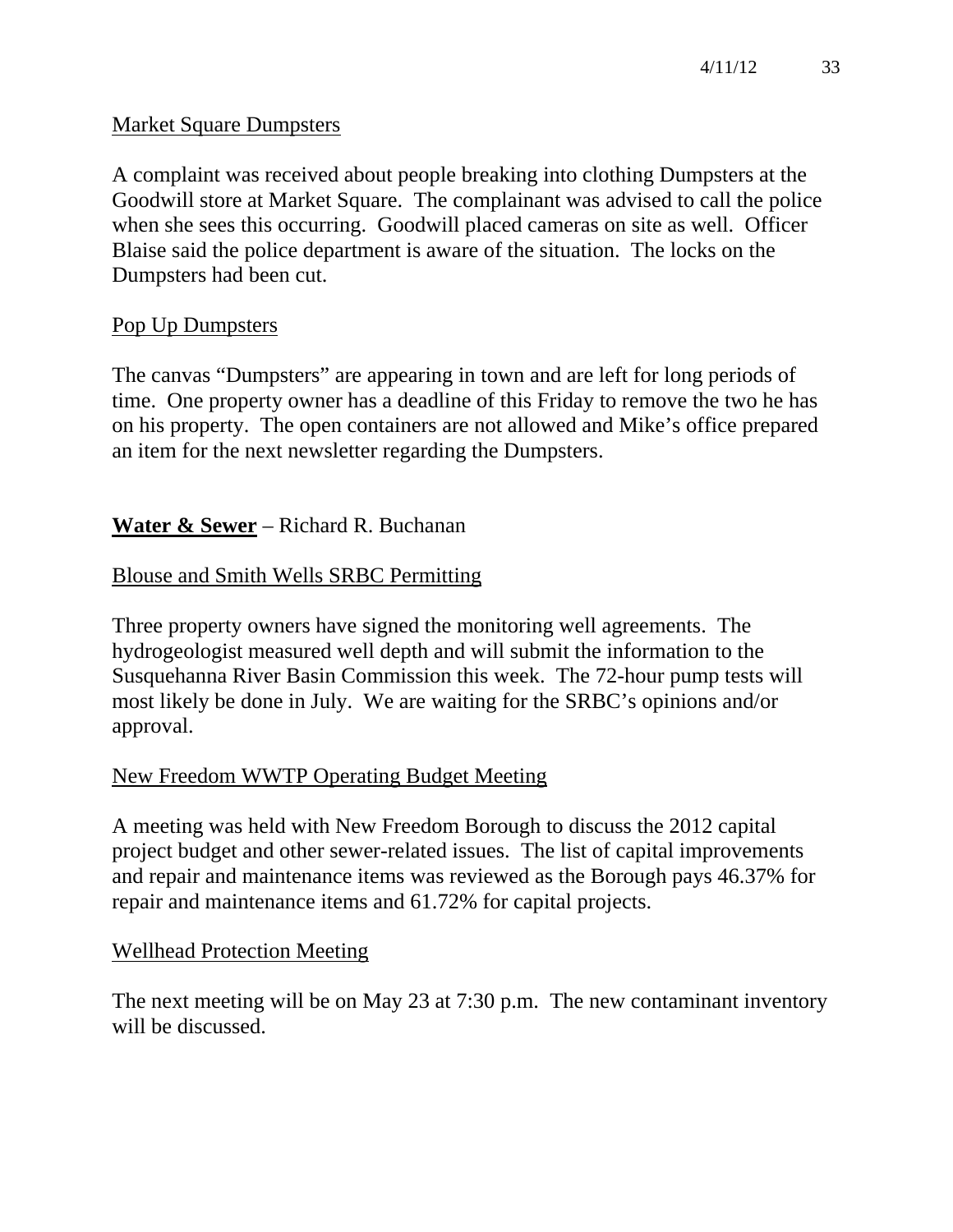## Sewer Treatment Plant Tour

New Freedom Borough is hosting a tour of the treatment plant on May 10. All of Council, Mayor Schnabel and B. Sweitzer plan to attend.

## **Public Roads & Lighting** – Eric W. Stoley

## Road Inspection

The 2012 road inspection list was presented for review.

## LED Light Bulb Change Out

The quote from Milt's Repair Service to change out our three intersections is \$9,992.00 and the grant amount from PennDOT is \$9,675.00.

E. Stoley moved to authorize Milt's Repair Service to change the street light bulbs to LEDs at the three intersections in the Borough at a price of \$9,992.00. R. Buchanan seconded. The motion carried with all in favor.

## Street Sweeping

The sweeping will be finished by Friday, April 13. The cost will be approximately \$6,000.00. Although the information is in the newsletter, maybe temporary signs could be posted to remind residents to not park on the street.

## **Public Lands, Buildings and Finance**

## **ENGINEER'S REPORT**

Storm Water Ordinance

The draft ordinance is being reviewed by Sol. Rehmeyer.

## Apple Tree Court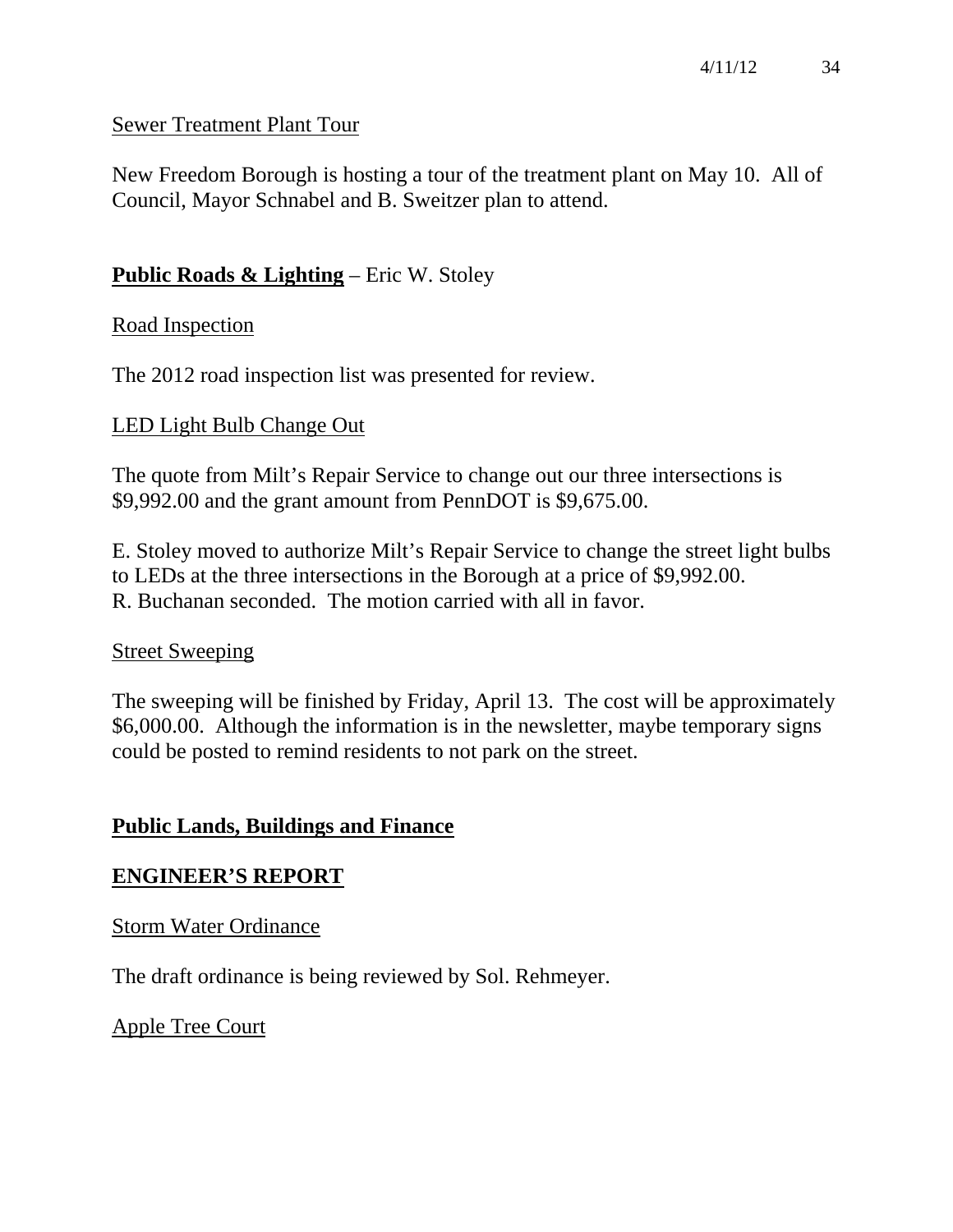Eng. Lipinski drafted a letter to the engineer giving approval for the temporary construction entrance along Plank Road, requiring the fill be certified clean fill and that a grading plan is required.

## Mid Atlantic Mobility Land Development Plan

Staff review passed the plan along to the Planning Commission who will review it on April 23.

## West Clearview Drive Swale

Eng. Lipinski is preparing a drawing showing the temporary and permanent easement. We will be responsible for cleaning out the swale up to the point where the easement stops, maybe 200 feet.

# **SOLICITOR'S REPORT**

## Comcast Cable Franchise Renewal

About ten more local municipalities came on board so our fee should be less. The Borough should appoint a representative to be involved which will create a smaller steering committee.

R. Buchanan moved to appoint Michael Sharkey to represent the Borough in the negotiations.

C. Munch seconded. The motion carried with all in favor.

## West Clearview Drive Swale

Sol. Rehmeyer is in the process of preparing a right-of-way agreement for the swale at 50 West Clearview Drive.

Gymnastics of York, Inc. and York Traditions Bank

Atty. MacNeal advised that she has drafted a settlement agreement that she plans to review with her client next week.

# Solicitation Ordinance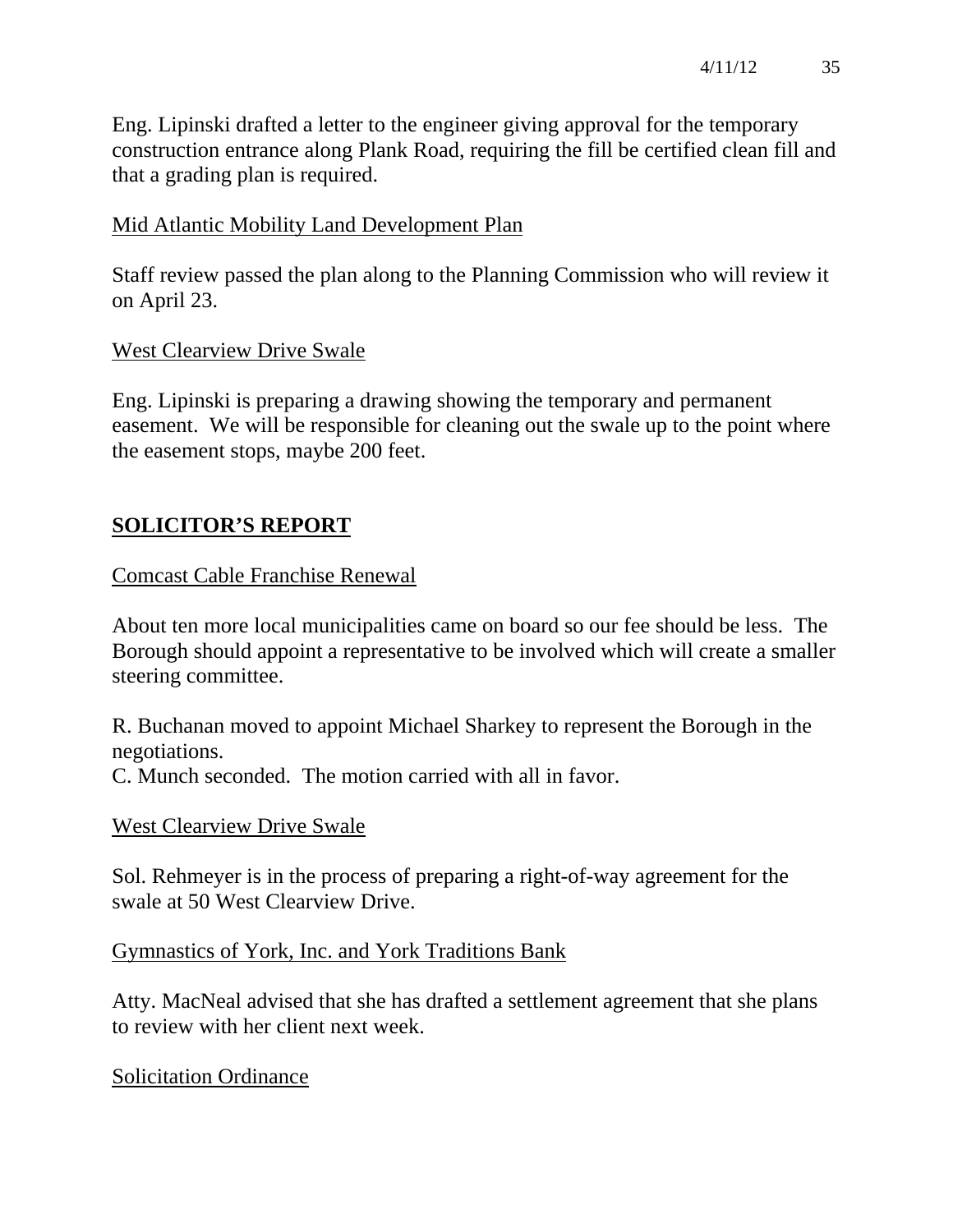Sol. Rehmeyer was given approval to advertise the ordinance for adoption.

#### Storm Water Ordinance

Sol. Rehmeyer stated he is still reviewing the proposed ordinance as it is long and extensive.

#### PennDOT EDU Agreement

There has been a turnover of officials at PennDOT and Assistant Counsel Sharp has requested again an update from the PennDOT administrators.

#### PUC Complaints

The Complainants' attorney has asked for a time extension to hopefully resolve the issues and the Borough and Authority have filed a joint motion for time extension. The discovery deadline is July 1.

## **Public Safety, Welfare and Personnel** – Michael G. Sharkey

Mike stated he and the Secretary viewed the webinar on electronic communications. Liability issues were discussed in the webinar.

#### Burn Ban

Fire Chief Myers had recommended a burn ban be put into effect until further notice.

M. Sharkey moved that a burn ban be put into effect until further notice. This does not include outdoor grilling or cooking.

E. Stoley seconded. The motion carried with all in favor.

The Mayor or Council President has the authority to withdraw the ban upon notification from Chief Myers.

## **Secretary's Report** – Cindy L. Bosley

The Secretary reported this is the third week for Kim Dettinger, who is filling in for Doreen Smith during her absence.